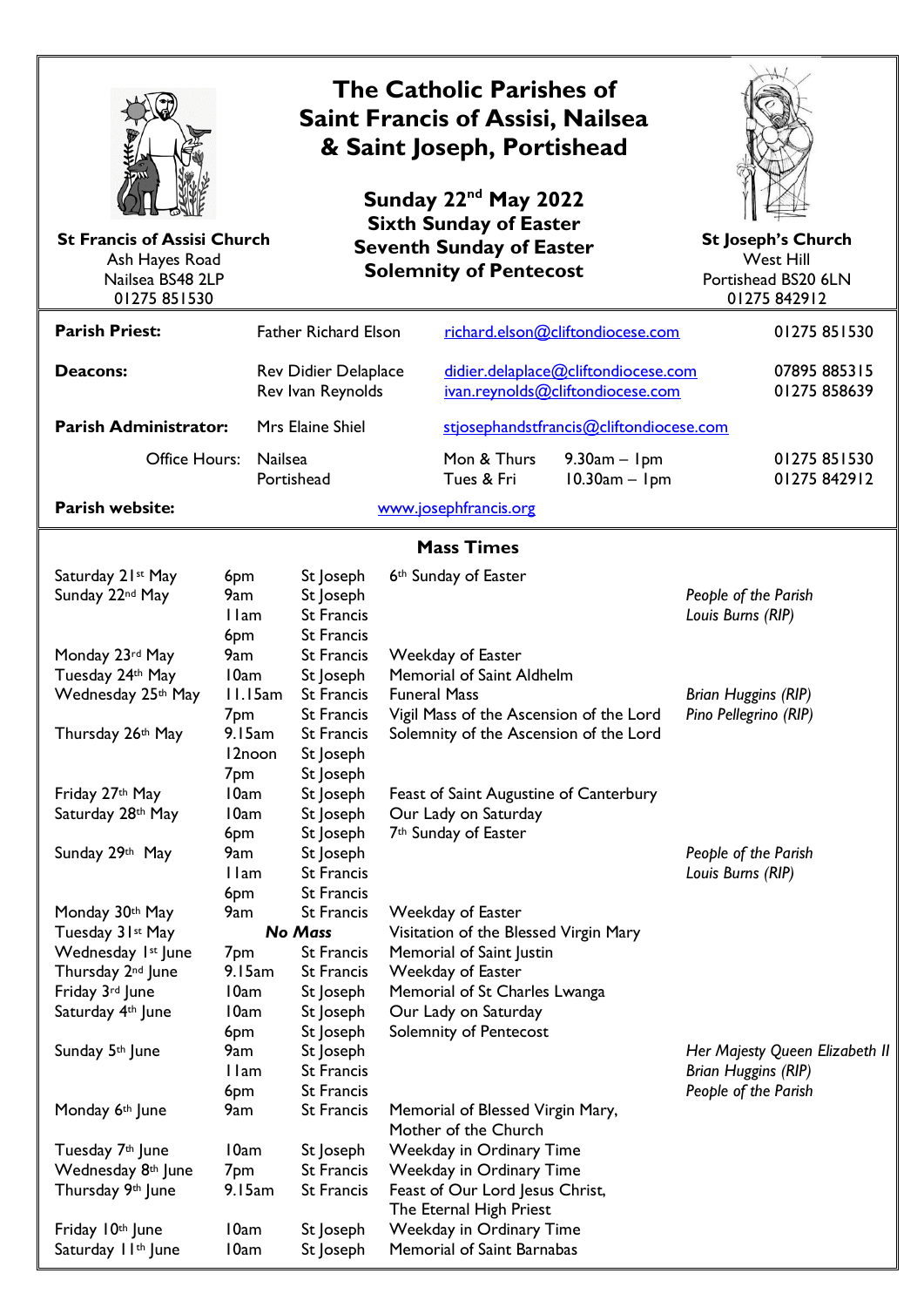Saturday 5.30-5.50pm St Joseph Tuesday 2-3pm St Francis Sunday 5.30-5.50pm St Francis **摄像機 Wednesday** 12noon -10pm St Joseph Wednesday 6.30-6.50pm St Francis **不能的** 网络 Thursday 2<sup>nd</sup> June 8-9pm St Francis

#### **THE WORD THIS WEEK Sixth Sunday of Easter**

As Eastertide unfolds, we feel the power and influence of the Spirit growing. This is the Spirit who raised Jesus from the dead, and the Spirit who brings the Church to birth at Pentecost. As we journey towards Pentecost - the climax of the Easter Season - we should be considering the presence of the Spirit in the Church today: the reconciler of disputes, the solver of problems, true inspiration for the family of God on our journey to the New Jerusalem! From this side, Pentecost is about promise: the Lord at the Last Supper promises that He and the Father will be "at home" with all who keep his words - and it is the Advocate, the Holy Spirit who will remind us of these and all his words. We believe that all Scripture is "inspired" - the word of the Spirit - so as we listen or proclaim this Sunday let us look for the fulfillment of the promise made by the Lord.

#### **Seventh Sunday of Easter**

This is an unusual "in between" Sunday - in between the Lord's return to the Father's right hand at Ascension and the coming of the Holy Spirit at Pentecost. The Church's tradition is to spend this time 'in between' in prayer, as did Mary and the Apostles, waiting for the promised gift of the Spirit. The Gospel for this Sunday is part of the 'priestly prayer' of Christ from the Last Supper - a prayer full of concern for his friends - for us, the Church. Eastertide has been all about the Church, and this Sunday is no exception: the vision of Stephen in the first reading, who sees heaven thrown open and is thus able to pray "Do not hold this sin against them" is a vision of what the Church must be - a community of love and mercy, always inspired (that is, guided by the Spirit) by the presence of Jesus. The Church is itself the community 'in between' the Lord's first and second coming: as we await the Spirit next Sunday, Saint John gives us the final vision of our destiny: "let everyone who listens answer 'Come!'"

#### **Solemnity of Pentecost**

We arrive at the fiftieth day - the completion of the Easter Season, and the completion of the Paschal Mystery: the Lord has died, is risen, has ascended to heaven and now gives birth to his Church, by sending the Spirit upon the apostles. This feast of the gift of the Spirit is so significant for us, because it marks the handing on of Jesus' ministry to the Church - in the Church we are

guaranteed the presence of the Lord, in his sacraments, in his ministers, in the Blessed Sacrament and in his Celebrated Word. It also marks the fulfilment of our thoughts about baptism throughout this season: the gift of the Spirit which we receive in Confirmation is the 'seal' of our baptism, guaranteeing and confirming all that baptism achieves.

#### **SOLEMNITY OF THE ASCENSION OF THE LORD**

The Solemnity of the Ascension takes place on Thursday 26<sup>th</sup> May. Masses will be celebrated on Wed  $25<sup>th</sup>$  May at  $7<sub>pm</sub>$  (St Francis') and on Thurs  $26<sup>th</sup>$  May at 9.15am (St Francis'), 12 noon (St Joseph's) and 7pm (St Joseph's)

#### **COMMUNICATIONS SUNDAY – 28th/29th MAY**

There will be a second collection on  $28<sup>th</sup>/29<sup>th</sup>$  May for The Catholic Communications Network (CCN). This delivers the bishops' message to the media and to the wider world. It is the media office of the Bishops' Conference and exists primarily to serve the various departments, offices, agencies and consultative bodies of the Bishops' Conference of England and Wales. The Conference has seven departments: Evangelisation & Catechesis; Dialogue and Unity; Christian Responsibility and Citizenship, Catholic Communications Network; Christian Life and Worship, Catholic Education and Formation, International Affairs. The Catholic Communications Network works to serve the multimedia needs of the departments – broadcast, print and and online. [www.catholicchurch.org.uk/Catholic-](https://eur02.safelinks.protection.outlook.com/?url=http%3A%2F%2Fwww.catholicchurch.org.uk%2FCatholic-Church%2Fmedia_centre&data=05%7C01%7Cstjosephandstfrancis%40Cliftondiocese.com%7C0ff48eb009cf42f46ce508da38da033b%7Cf10b8f13604e4fa29e1204a7fad22e94%7C0%7C0%7C637884806813412943%7CUnknown%7CTWFpbGZsb3d8eyJWIjoiMC4wLjAwMDAiLCJQIjoiV2luMzIiLCJBTiI6Ik1haWwiLCJXVCI6Mn0%3D%7C3000%7C%7C%7C&sdata=Byx3FVALf8gjXPyTukgDvB0%2BFYDmSF5yX6GrO0lFG7I%3D&reserved=0)[Church/media\\_centre](https://eur02.safelinks.protection.outlook.com/?url=http%3A%2F%2Fwww.catholicchurch.org.uk%2FCatholic-Church%2Fmedia_centre&data=05%7C01%7Cstjosephandstfrancis%40Cliftondiocese.com%7C0ff48eb009cf42f46ce508da38da033b%7Cf10b8f13604e4fa29e1204a7fad22e94%7C0%7C0%7C637884806813412943%7CUnknown%7CTWFpbGZsb3d8eyJWIjoiMC4wLjAwMDAiLCJQIjoiV2luMzIiLCJBTiI6Ik1haWwiLCJXVCI6Mn0%3D%7C3000%7C%7C%7C&sdata=Byx3FVALf8gjXPyTukgDvB0%2BFYDmSF5yX6GrO0lFG7I%3D&reserved=0) Donations can also be made online at

[https://www.josephfrancis.org/donate](https://eur02.safelinks.protection.outlook.com/?url=https%3A%2F%2Fwww.josephfrancis.org%2Fdonate&data=05%7C01%7Cstjosephandstfrancis%40Cliftondiocese.com%7C0ff48eb009cf42f46ce508da38da033b%7Cf10b8f13604e4fa29e1204a7fad22e94%7C0%7C0%7C637884806813412943%7CUnknown%7CTWFpbGZsb3d8eyJWIjoiMC4wLjAwMDAiLCJQIjoiV2luMzIiLCJBTiI6Ik1haWwiLCJXVCI6Mn0%3D%7C3000%7C%7C%7C&sdata=33PPBhmB%2FG5J7nygFTiPV8tR%2BlT6%2FL7hhlZpIG%2Bz22w%3D&reserved=0)

#### **SOLEMNITY OF PENTECOST**

The Bishops of England and Wales have said that Catholics should return to Mass at Pentecost. They have also established that, at all Masses on 4<sup>th</sup>/5<sup>th</sup> June, each parish should pray for Her Majesty The Queen to mark her Platinum Jubilee. *O Lord, save Elizabeth, our Queen, and graciously hear us in the day when we call upon Thee.* We express our loyalty and gratitude for the outstanding and unstinting service of Her Majesty The Queen to our nation and to people throughout the world.

#### **Confessions Today's Readings Adoration**

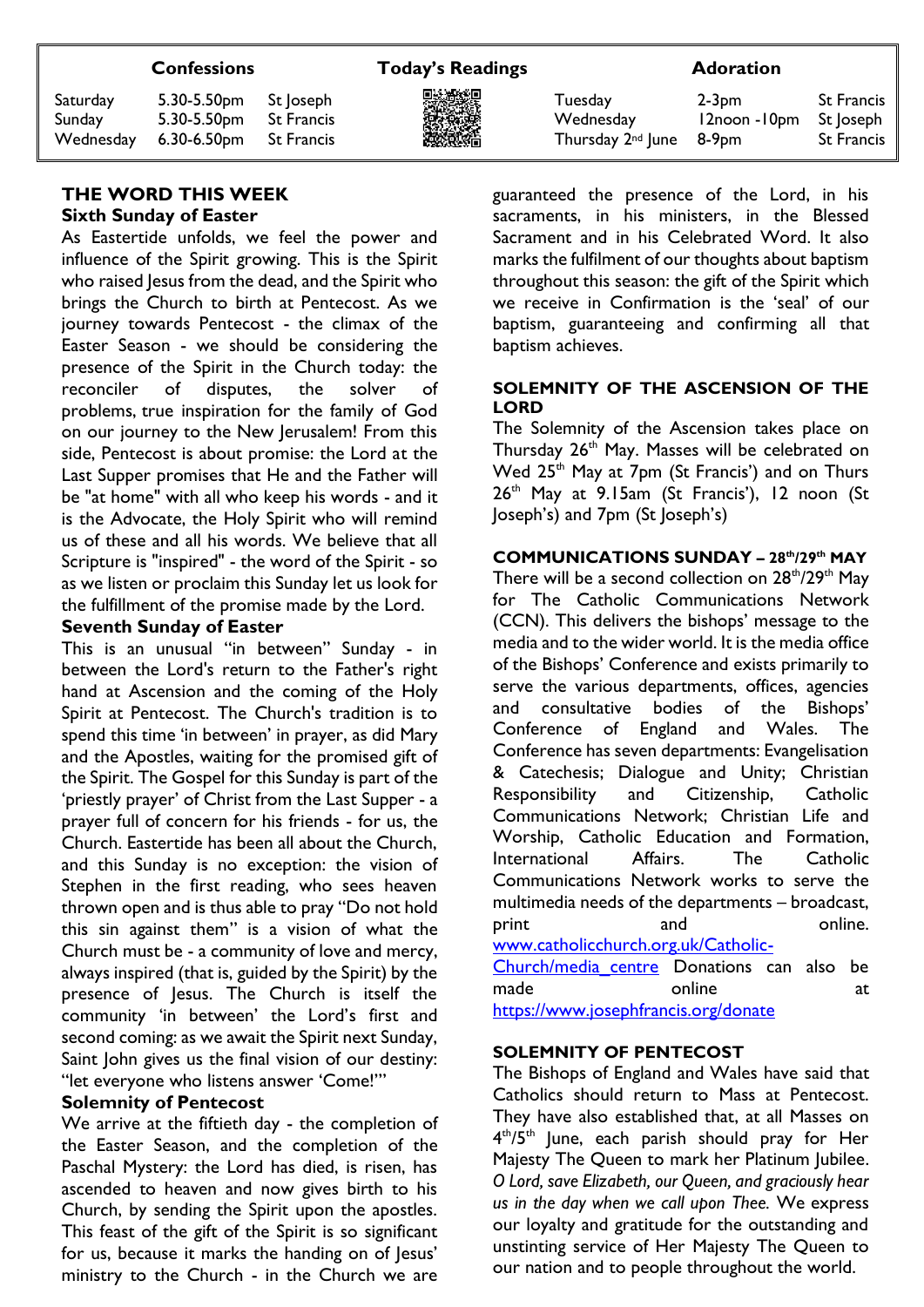## **BAPTISM**

**Elizabeth Agnes Stewart** (daughter of Robert and Sarah) which will take place at St Francis' during the I Iam Mass on Sunday 22<sup>nd</sup> May. Please keep Elizabeth and her family in your prayers as we welcome her into God's family.

## **RIP**

**Dolores Stack** passed away on the 12<sup>th</sup> May 2022 at Bristol Oncology Centre. Dolores funeral will take place at St. Joseph's church on Wednesday 15th June 2022 at 12noon followed by the interment at Portishead new cemetery at 1.15pm approx.

Dawn Sidoli passed away on 10<sup>th</sup> May 2022 at Southmead Hospital, aged 88 years. Dawn's funeral will take place on Thursday 16<sup>th</sup> June 12noon at St. Joseph's followed by burial in Portishead cemetery 1.15pm approx.

Please continue to pray for the repose of their souls and keep all their family and friends in your prayers.

# **STATEMENTS BY THE BISHOPS OF ENGLAND AND WALES**

Copies of the two statements from the Bishops of England and Wales are available in the porches of both churches. These refer to 'Migration issues in the UK' and 'Returning to Mass at Pentecost'.

## **MY DAY BY DAY BOOKLETS**

The My Day by Day Booklets for June are now available at both churches. Price £1

## **REMEMBRANCE BOOK – ST FRANCIS**

The Book of Remembrance is kept in a glass case at the rear of the church at St Francis. This book is to remember the anniversaries of St Francis parishioners. Christina Rogers updates the book on a regular basis. If you would like more details please contact Chris at

[cmrogers@sky.com](mailto:cmrogers@sky.com)

## **STRENGTH TO STRENGTH**

Strength to Strength is a six session course by CaFE that is designed to help you develop your prayer life. A very friendly and welcoming online group would like to invite you to join them on a fortnightly Monday evening to watch the video input and discuss the ideas raised, as well as spending a short time of prayer and worship together. The course will begin on Monday 23rd May. If you are interested, speak to or email Nicola Osman in Portishead [\(nicola.osman@hotmail.co.uk\)](mailto:nicola.osman@hotmail.co.uk) or Sarah Chaplow in Nailsea [\(s\\_gauci@hotmail.com\)](mailto:s_gauci@hotmail.com)

# **THANK YOU!**

Thank you to Father Richard, Flower Ladies, Choir and Parishioners for making Lou's Requiem Mass so very special from Sylvia Burns & Family.

#### **HOLIDAYS – Elaine**

I will be on holiday from Thursday 26<sup>th</sup> May, returning on Monday  $6<sup>th</sup>$  June.

# **PORTISHEAD FOODBANK**

This week they write: "If you are fortunate enough to be able to donate to us this week we are very low on the following: Fruit juice, Powdered potato, Tinned meats or tinned meat products such as stew, chilli, curry etc Thank you as always. Please note that Portishead Foodbank is NOT open Friday 3rd June but is OPEN WEDNESDAY 1ST JUNE 12.00 - 2.00pm instead. We will accept vouchers but there will be NO fresh food that day. We will be open as normal the following week." For more information consult

[https://www.facebook.com/PortisheadFoodbankIn](https://www.facebook.com/PortisheadFoodbankInfo) [fo](https://www.facebook.com/PortisheadFoodbankInfo) or Deacon Didier.

#### **ST JOSEPH'S PARISH : Are you thinking about First Holy Communion for your child in June 2023 ?**

If you have a child **in Catholic school** who will be in year 4 (or above) next school year, and you are thinking about him or her making their First Holy Communion, please send your name, the child's name and date of birth, and your e-mail contact details to Alison Delaplace at [alison.delaplace@gmail.com](mailto:alison.delaplace@gmail.com) or by text message to 07565 390752

**You are also invited to an Information Evening with Fr Richard on Thursday 9th June at 7.30pm at St Joseph's church (on West Hill, BS20 6LN) which will be an opportunity to find out about the preparation sessions and ask any questions you may have.** 

If your child is at a **non-Catholic school** and will be going into year 3 (or above) next school year, please also get in touch with Alison Delaplace (details above) to find out about pre-catechesis in preparation for First Holy Communion in 2024.

## **PORTISHEAD CHURCHES TOGETHER PENTECOST PICNIC**

On Sunday 5th June, to celebrate Pentecost as well as the Queen's platinum jubilee, we are all invited to join an ecumenical picnic on the Flower Show field (opposite Gordano School) from 12.30 to 2pm.